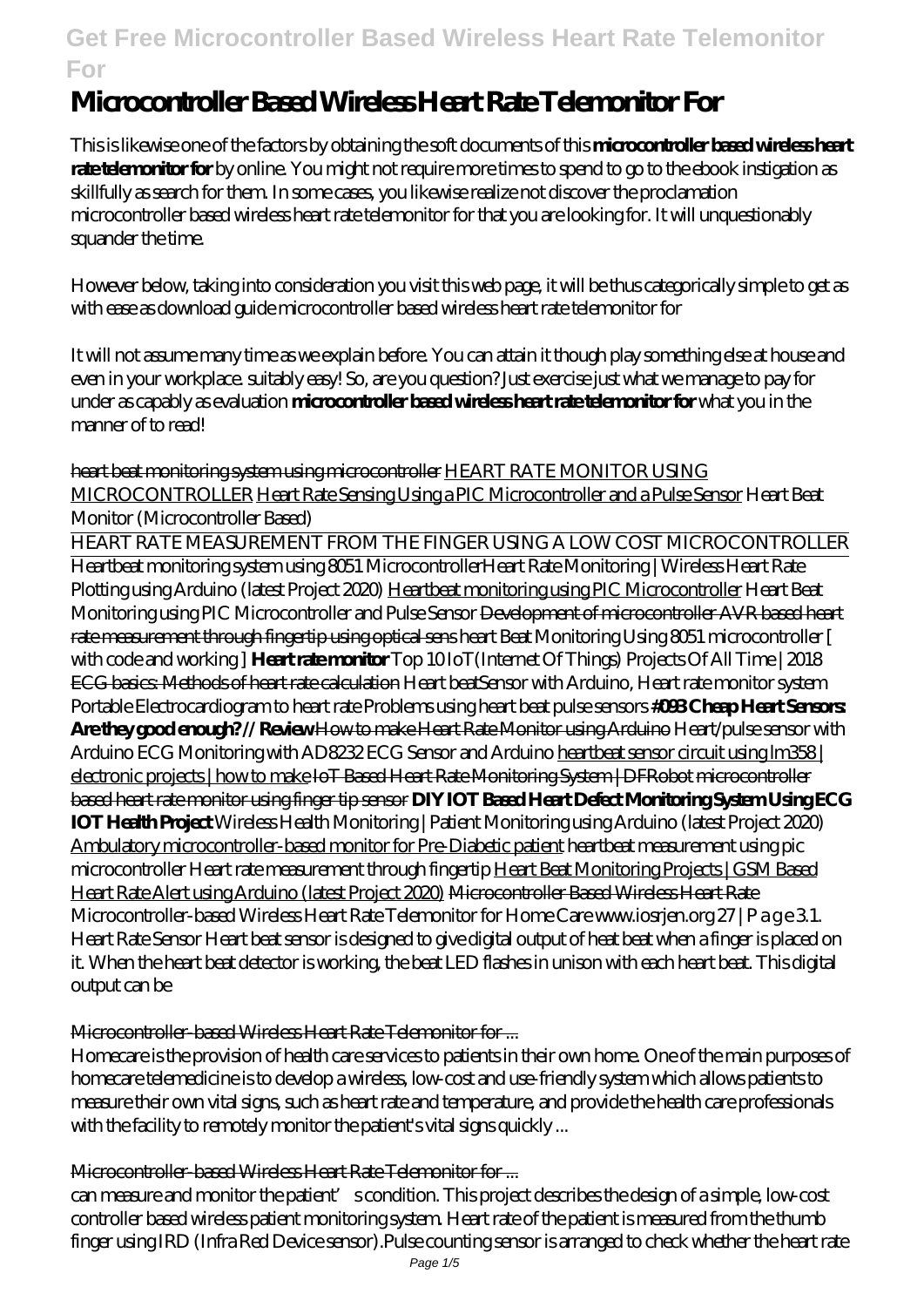## is normal or not.

#### Microcontroller Based Heart Rate Monitor

The system reads, stores and analyses the heart beat rate signals repetitively in real-time. The hardware and software design are oriented towards a single-chip microcontroller-based system, hence...

## (PDF) Microcontroller Based Heart Rate Monitor

This project describes the design of a simple, low-cost controller based wireless patient monitoring system. Heart rate of the patient is measured from the thumb finger using IRD (Infra Red Device sensor).Pulse counting sensor is arranged to check whether the heart rate is normal or not. So that a SMS is sent to the mobile… CONTINUE READING

## [PDF] Microcontroller Based Heart Rate Monitor | Semantic ...

April 22nd, 2018 - Heart Rate Beats Meter With Microcontroller AT89c51 Based Heartbeat Monitor This Is Revised Version Of Heart Beat Monitor Using 8051 Heart Beat Monitor Located In This Blog Ob Post Http Microcontroller51 Blogspot Com 2009 07 Heart Beat Monitor With

#### Microcontroller Based Heart Rate Meter

microcontroller based wireless heart rate telemonitor for can be taken as capably as picked to act. Use the download link to download the file to your computer. If the book opens in your web browser instead of saves to your computer, right-click the download link instead, and choose to save the file.

## Microcontroller Based Wireless Heart Rate Telemonitor For

The device alarms when the heart beat & the body temperature exceed the provided threshold value. This threshold value is defined by the programmer at the time of programming the microcontroller 89C8051. The threshold value given for the project is as 20 to 120 pulses per minute for heart beat indication &  $18^{\circ}$  C to 38°C for temperature.

## Wireless Patient Heartbeat and Temperature monitoring system

this microcontroller based wireless heart rate telemonitor for can be taken as capably as picked to act. Providing publishers with the highest quality, most reliable and cost effective editorial and composition services for 50 years. We're the first choice for Page 1/3.

## Microcontroller Based Wireless Heart Rate Telemonitor For

Wireless system is used to transmit the measured data to a remote location. The heartbeat sensor counts the heartbeat for specific interval of time and estimates Beats per Minute while the...

## (PDF) A wireless heartbeat and Temperature Monitoring ...

Microcontroller-based Wireless Heart Rate Telemonitor for Home Care www.iosrjenorg 27 | P a g e 31 Heart Rate Sensor Heart beat sensor is designed to give digital output of heat beat when a finger is placed on it When the heart beat detector is working, the beat LED flashes in unison with

## Microcontroller Based Wireless Heart Rate Telemonitor For

The analyses of electrocardiogram (ECG) and heart rate variability (HRV) are of primordial interest for cardiovascular diseases. The algorithm used for the detection of the QRS complex is the basis for HRV analysis and HRV quality will depend strongly on it. The aim of this paper is to implement HRV analysis in real time on an ARM microcontroller (MCU). Thus, there is no need to send raw data ...

## Embedded System Based on an ARM Microcontroller to Analyze ...

The heart beat monitoring using microcontroller PIC18f46j50. A pair of LED and LDR is used as sensor for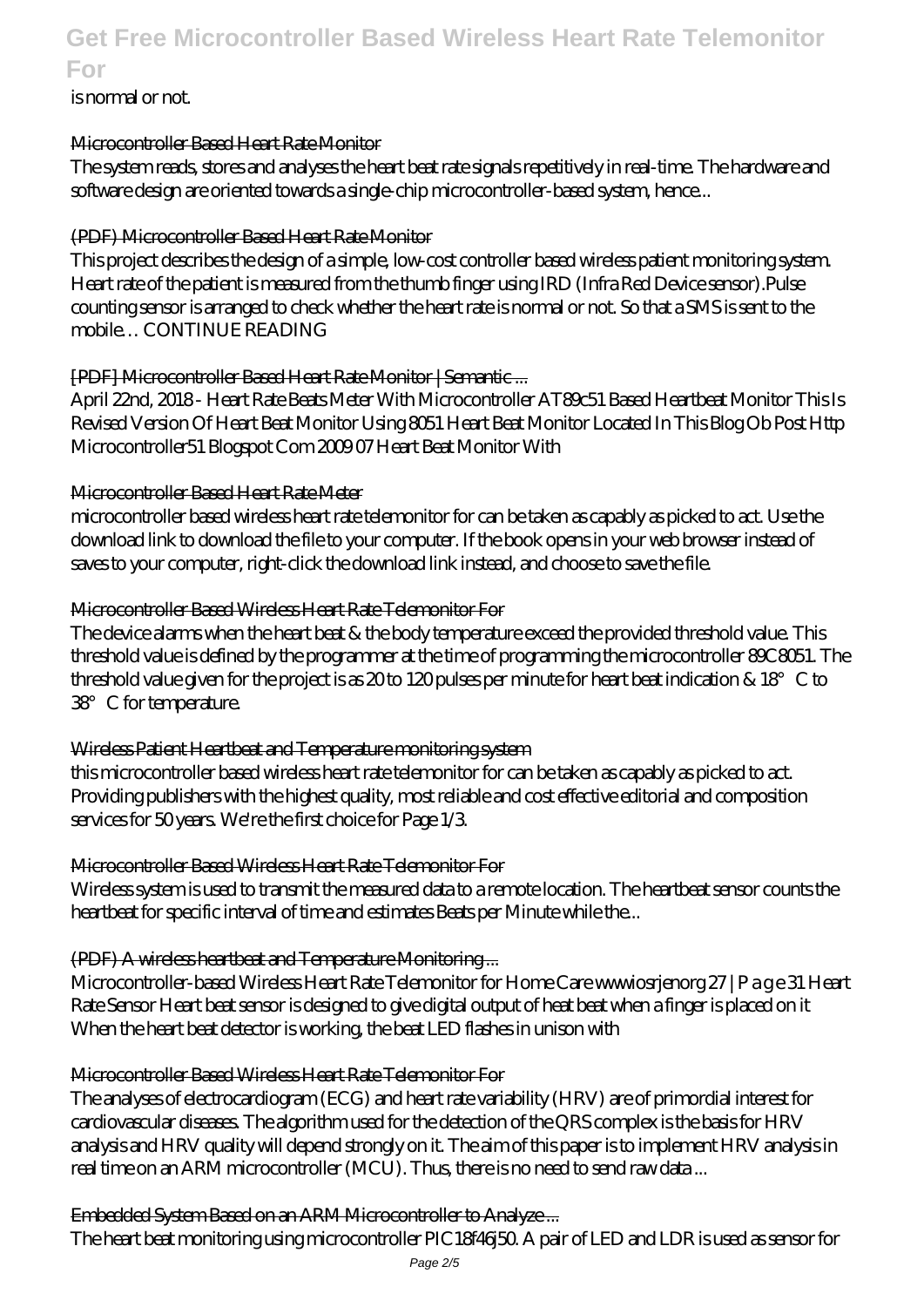#### sensing the pulses of heart. The signal is generated when a finger is placed between LED and LDR.

#### Design and Development of PIC Microcontroller based ...

Heart rate sensor gives digital output of heart rate when a finger is placed on it. The beat LED on sensor is flashes with each heart beat, when the heart beat detector is working. The output of sensor is then connected to PIC controller directly to measure the Beats per Minute (BPM) rate.

#### GSM Based Heart Rate and Temperature Monitoring System

These devices has pulse sensor inside them to sense the pulse rate. Today, we will also use a pulse sensor with PIC Microcontroller to count heart beat per minute and the Inter-Beat Interval, these values will be further displayed on 16x2 character LCD. We will use PIC16F877A PIC microcontroller in this project.

#### Heart Beat Monitoring using PIC Microcontroller and Pulse ...

This paper describes the development of wireless monitoring of a heart rate based on a microcontroller. We can record the ECG signals and Heart beats of all patients in a single computer. These biomedical signals are acquired and then processed with a microcontroller.

#### Wireless monitoring of Heart Rate using Microcontroller - CORE

PHP & C Programming Projects for \$30-\$250. Need help on how to monitor the ecg, body temperature, heart rate and blood pressure of an infant baby for clinical support decision system. I am using a PIC Microcontroller for the design and will ap...

#### PIC Microcontroller Based ECG, Body temperature, heart rate...

The heart of the Wireless Heart Rate Monitor is the ADS1293 device (analog front-end) and the CC2541. device (Bluetooth-low energy SOC) as shown in Figure 1. The ADS1293 device is a highly integrated low-. power analog front-end (AFE) that features three high-resolution ECG channels. The CC2541 system-on-.

#### Wireless Heart Rate Monitor Reference Design (Rev. A)

@inproceedings{elseed2011MicrocontrollerBH, title={Microcontroller Based Heart Rate Monitor Using Fingertip Sensor}, author={Liena Elrayah Abdelkhair Khair elseed}, year={2011} } figure 2.1 figure 2.2 figure 2.3 figure 2.4 figure 2.5 figure 2.6 figure 3.1 table 3.1 figure 3.2 figure 4.1 figure 4.2 ...

## Microcontroller Based Heart Rate Monitor Using Fingertip ...

MAX30100 sensor is integrated pulse oximetry and heart rate monitor module. It communicates with the I2C data line and provides the SpO2 and Pulse information to the host microcontroller unit. It uses photodetectors, optical elements where red, green IR LED modulates the LED pulses. The LED current is configurable from 0 to 50mA.

This book comprises of 74 contributions from the experts covering the following topics. " Information Communication Technologies " Network Technologies " Wireless And Sensor Networks " Soft Computing " Circuits and Systems " Software Engineering " Data Mining " Bioinformatics " Data and Network Security

The Biomed 2011 brought together academicians and practitioners in engineering and medicine in this ever progressing field. This volume presents the proceedings of this international conference which was hold in conjunction with the 8th Asian Pacific Conference on Medical and Biological Engineering (APCMBE 2011) on the 20th to the 23rd of June 2011 at Berjaya Times Square Hotel, Kuala Lumpur. The topics covered in the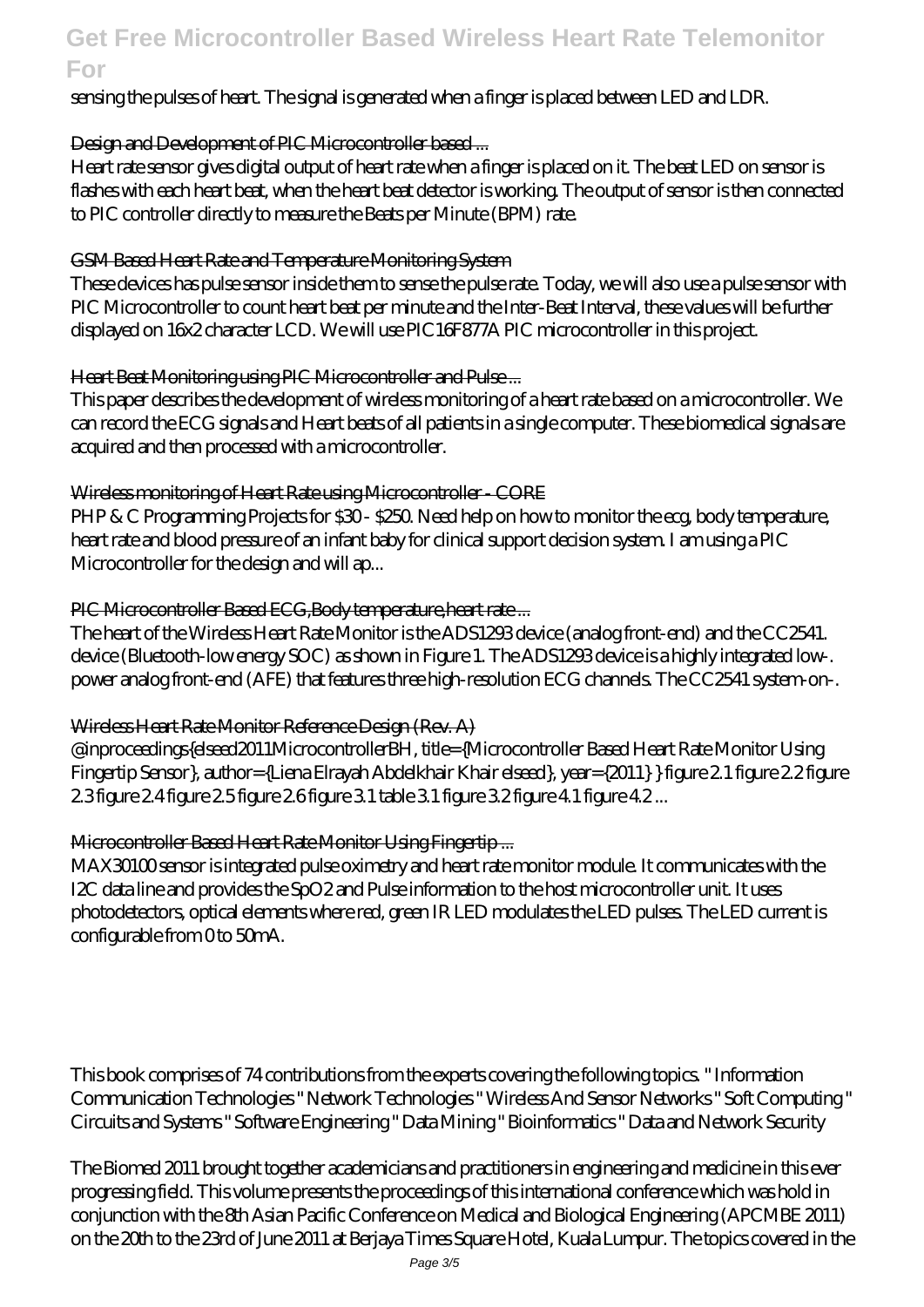conference proceedings include: Artificial organs, bioengineering education, bionanotechnology, biosignal processing, bioinformatics, biomaterials, biomechanics, biomedical imaging, biomedical instrumentation, BioMEMS, clinical engineering, prosthetics.

The book titled Advanced Computational and Communication Paradigms: Proceedings of International Conference on ICACCP 2017, Volume 1 presents refereed high-quality papers of the First International Conference on Advanced Computational and Communication Paradigms (ICACCP 2017) organized by the Department of Computer Science and Engineering, Sikkim Manipal Institute of Technology, held from 8– 10 September 2017. ICACCP 2017 covers an advanced computational paradigms and communications technique which provides failsafe and robust solutions to the emerging problems faced by mankind. Technologists, scientists, industry professionals and research scholars from regional, national and international levels are invited to present their original unpublished work in this conference. There were about 550 technical paper submitted. Finally after peer review, 142 high-quality papers have been accepted and registered for oral presentation which held across 09 general sessions and 05 special sessions along with 04 keynote address and 06 invited talks. This volume comprises 65 accepted papers of ICACCP 2017.

This book gathers the proceedings of the Third International Conference on Computational Advancement in Communication Circuits and Systems (ICCACCS 2020), organized virtually by Narula Institute of Technology, Kolkata, India. The book presents peer-reviewed papers that highlight new theoretical and experimental findings in the fields of electronics and communication engineering, including interdisciplinary areas like advanced computing, pattern recognition and analysis, and signal and image processing. The respective papers cover a broad range of principles, techniques, and applications in microwave devices, communication and networking, signal and image processing, computations and mathematics, and control.

IoT Based Data Analytics for the Healthcare Industry: Techniques and Applications explores recent advances in the analysis of healthcare industry data through IoT data analytics. The book covers the analysis of ubiquitous data generated by the healthcare industry, from a wide range of sources, including patients, doctors, hospitals, and health insurance companies. The book provides AI solutions and support for healthcare industry end-users who need to analyze and manipulate this vast amount of data. These solutions feature deep learning and a wide range of intelligent methods, including simulated annealing, tabu search, genetic algorithm, ant colony optimization, and particle swarm optimization. The book also explores challenges, opportunities, and future research directions, and discusses the data collection and preprocessing stages, challenges and issues in data collection, data handling, and data collection set-up. Healthcare industry data or streaming data generated by ubiquitous sensors cocooned into the IoT requires advanced analytics to transform data into information. With advances in computing power, communications, and techniques for data acquisition, the need for advanced data analytics is in high demand. Provides state-of-art methods and current trends in data analytics for the healthcare industry Addresses the top concerns in the healthcare industry using IoT and data analytics, and machine learning and deep learning techniques Discusses several potential AI techniques developed using IoT for the healthcare industry Explores challenges, opportunities, and future research directions, and discusses the data collection and pre-processing stages

This Conference proceeding presents high-quality peer-reviewed papers from the International Conference on Electronics, Biomedical Engineering, and Health Informatics (ICEBEHI) 2020 held at Surabaya, Indonesia. The contents are broadly divided into three parts: (i) Electronics, (ii) Biomedical Engineering, and (iii) Health Informatics. The major focus is on emerging technologies and their applications in the domain of biomedical engineering. It includes papers based on original theoretical, practical, and experimental simulations, development, applications, measurements, and testing. Featuring the latest advances in the field of biomedical engineering applications, this book serves as a definitive reference resource for researchers, professors, and practitioners interested in exploring advanced techniques in the field